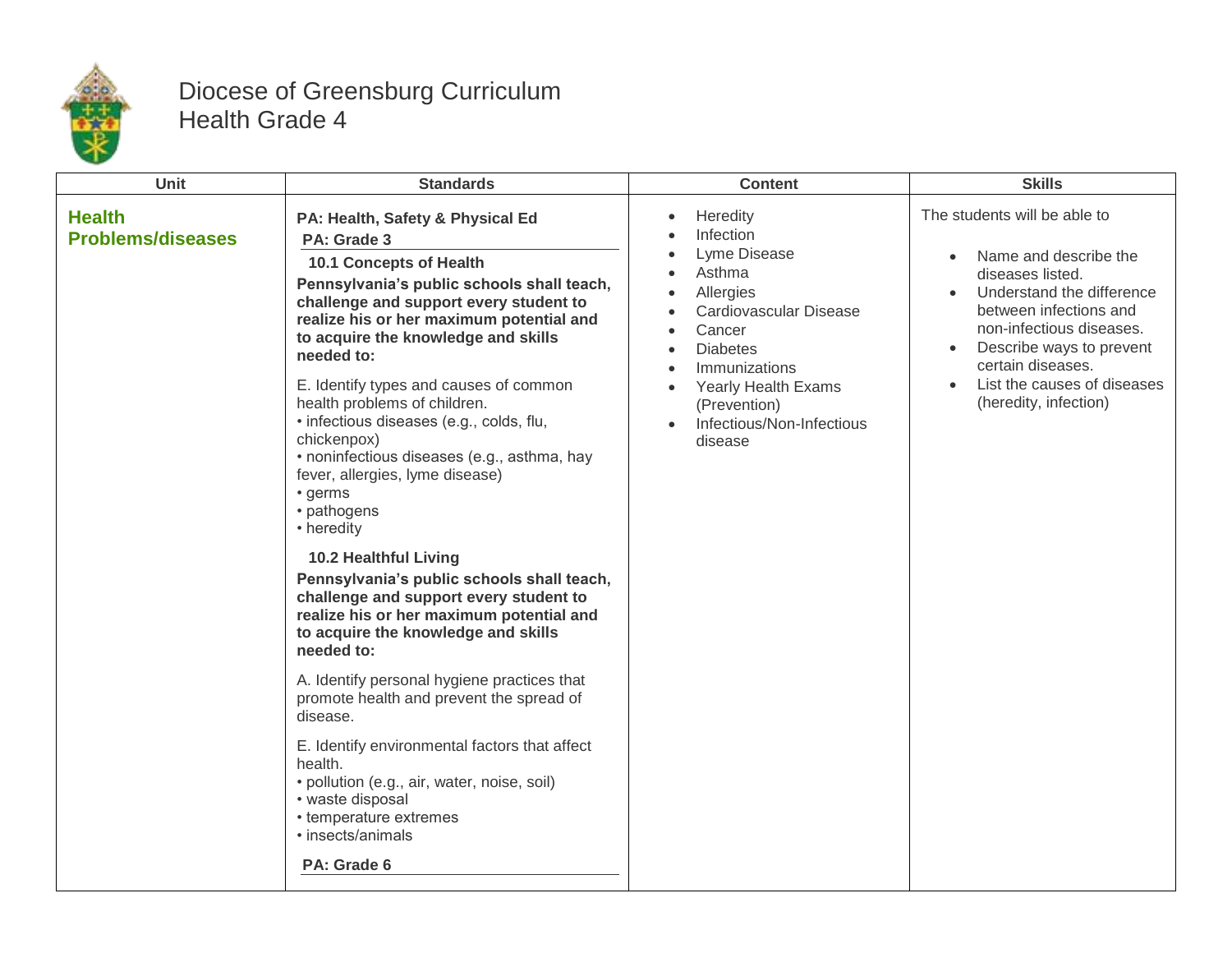| Unit                                                                 | <b>Standards</b>                                                                                                                                                                                                                                                                                                                                                                                                                                                                                                                                                                                                                                                                                                                                                    | <b>Content</b>                                                                                                                                                                                                            | <b>Skills</b>                                                                                                                                                                                                                                                   |
|----------------------------------------------------------------------|---------------------------------------------------------------------------------------------------------------------------------------------------------------------------------------------------------------------------------------------------------------------------------------------------------------------------------------------------------------------------------------------------------------------------------------------------------------------------------------------------------------------------------------------------------------------------------------------------------------------------------------------------------------------------------------------------------------------------------------------------------------------|---------------------------------------------------------------------------------------------------------------------------------------------------------------------------------------------------------------------------|-----------------------------------------------------------------------------------------------------------------------------------------------------------------------------------------------------------------------------------------------------------------|
|                                                                      | 10.1 Concepts of Health<br>Pennsylvania's public schools shall teach,<br>challenge and support every student to<br>realize his or her maximum potential and<br>to acquire the knowledge and skills<br>needed to:                                                                                                                                                                                                                                                                                                                                                                                                                                                                                                                                                    |                                                                                                                                                                                                                           |                                                                                                                                                                                                                                                                 |
|                                                                      | E. Identify health problems that can occur<br>throughout life and describe ways to prevent<br>them.<br>· diseases (e.g., cancer, diabetes,<br>STD/HIV/AIDS, cardiovascular disease)<br>• preventions (i.e. do not smoke, maintain<br>proper weight, eat a balanced diet, practice<br>sexual abstinence, be physically active)<br>10.2 Healthful Living<br>Pennsylvania's public schools shall teach,<br>challenge and support every student to<br>realize his or her maximum potential and<br>to acquire the knowledge and skills<br>needed to:<br>A. Explain the relationship between personal<br>health practices and individual well-being.<br>• immunizations<br>• health examinations<br>Copyright © 2015 Commonwealth of<br>Pennsylvania. All Rights Reserved |                                                                                                                                                                                                                           |                                                                                                                                                                                                                                                                 |
| <b>Body Systems &amp;</b><br><b>Growth and</b><br><b>Development</b> | PA: Health, Safety & Physical Ed<br>PA: Grade 3<br><b>10.1 Concepts of Health</b><br>Pennsylvania's public schools shall teach,<br>challenge and support every student to<br>realize his or her maximum potential and<br>to acquire the knowledge and skills<br>needed to:<br>A. Identify and describe the stages of growth<br>and development.<br>• infancy                                                                                                                                                                                                                                                                                                                                                                                                        | Cell<br><b>Tissue</b><br>Organ<br>System<br>Nervous System<br><b>Brain</b><br>$\circ$<br><b>Nerves</b><br>$\circ$<br><b>Neurons</b><br>$\Omega$<br>Parts of the brain<br>$\circ$<br>(Cerebrum,<br>Cerebellum,<br>medulla) | The student will be able to:<br>Define key terms like cell,<br>tissue, organ, and system.<br>Identify and label the key<br>organs and function of the<br>listed systems.<br>Make models, act out,<br>and/or demonstrate how<br>the listed body systems<br>work. |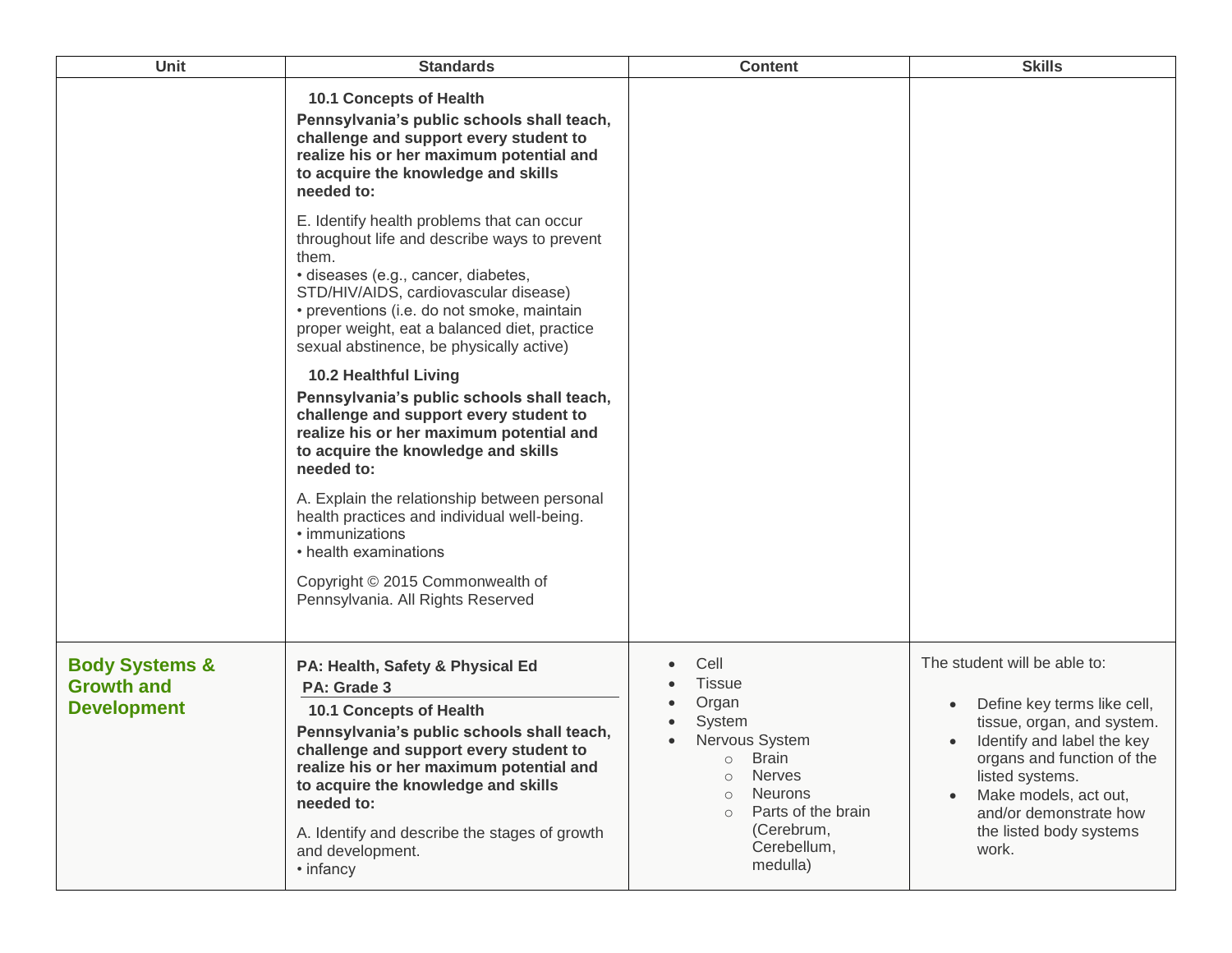| Unit                   | <b>Standards</b>                                                                                                                                                                                                                                                                                                                                                                                                                                                                                                                                                                                                                                                                                                                                                            | <b>Content</b>                                                                                                                                                                                                                                                                                                                                                                                                                                                                                                                                                                                                                | <b>Skills</b>                                                                                                                                                              |
|------------------------|-----------------------------------------------------------------------------------------------------------------------------------------------------------------------------------------------------------------------------------------------------------------------------------------------------------------------------------------------------------------------------------------------------------------------------------------------------------------------------------------------------------------------------------------------------------------------------------------------------------------------------------------------------------------------------------------------------------------------------------------------------------------------------|-------------------------------------------------------------------------------------------------------------------------------------------------------------------------------------------------------------------------------------------------------------------------------------------------------------------------------------------------------------------------------------------------------------------------------------------------------------------------------------------------------------------------------------------------------------------------------------------------------------------------------|----------------------------------------------------------------------------------------------------------------------------------------------------------------------------|
|                        | • childhood<br>• adolescence<br>• adulthood<br>• late adulthood<br>PA: Grade 6<br>10.1 Concepts of Health<br>Pennsylvania's public schools shall teach,<br>challenge and support every student to<br>realize his or her maximum potential and<br>to acquire the knowledge and skills<br>needed to:<br>A. Describe growth and development changes<br>that occur between childhood and<br>adolescence and identify factors that can<br>influence these changes.<br>• education<br>• socioeconomic<br>B. Identify and describe the structure and<br>function of the major body systems.<br>• nervous<br>• muscular<br>• integumentary<br>• urinary<br>• endocrine<br>• reproductive<br>$\cdot$ immune<br>Copyright © 2015 Commonwealth of<br>Pennsylvania. All Rights Reserved | <b>Spinal Cord</b><br>$\circ$<br><b>Circulatory System</b><br>$\bullet$<br>Heart<br>$\circ$<br>Vein<br>$\circ$<br>Artery<br>$\circ$<br><b>Blood</b><br>$\circ$<br><b>Blood Vessel</b><br>$\circ$<br><b>Endocrine System</b><br>Glands<br>$\circ$<br>Adrenal glands<br>$\circ$<br>Pancreas<br>$\circ$<br>Parathyroid<br>$\circ$<br>Pituitary gland<br>$\circ$<br>Reproductive glands<br>$\circ$<br>Thyroid<br>$\circ$<br>Immune System<br>$\bullet$<br>Germs<br>$\circ$<br>Leukocytes (see<br>$\circ$<br>kidshealth.org)<br><b>White Blood Cells</b><br>$\circ$<br><b>Red Blood Cells</b><br>$\circ$<br>Lymph Nodes<br>$\circ$ | Discuss how we take care<br>$\bullet$<br>of each body system.                                                                                                              |
| <b>Red Ribbon Week</b> |                                                                                                                                                                                                                                                                                                                                                                                                                                                                                                                                                                                                                                                                                                                                                                             | Red Ribbon Week<br>$\bullet$<br>Drug and Alcohol Awareness<br>٠                                                                                                                                                                                                                                                                                                                                                                                                                                                                                                                                                               | The student will be able to:<br>State the reason we<br>$\bullet$<br>celebrate Red Ribbon<br>Week.<br>List and explain reason<br>why we need to avoid<br>drugs and alcohol. |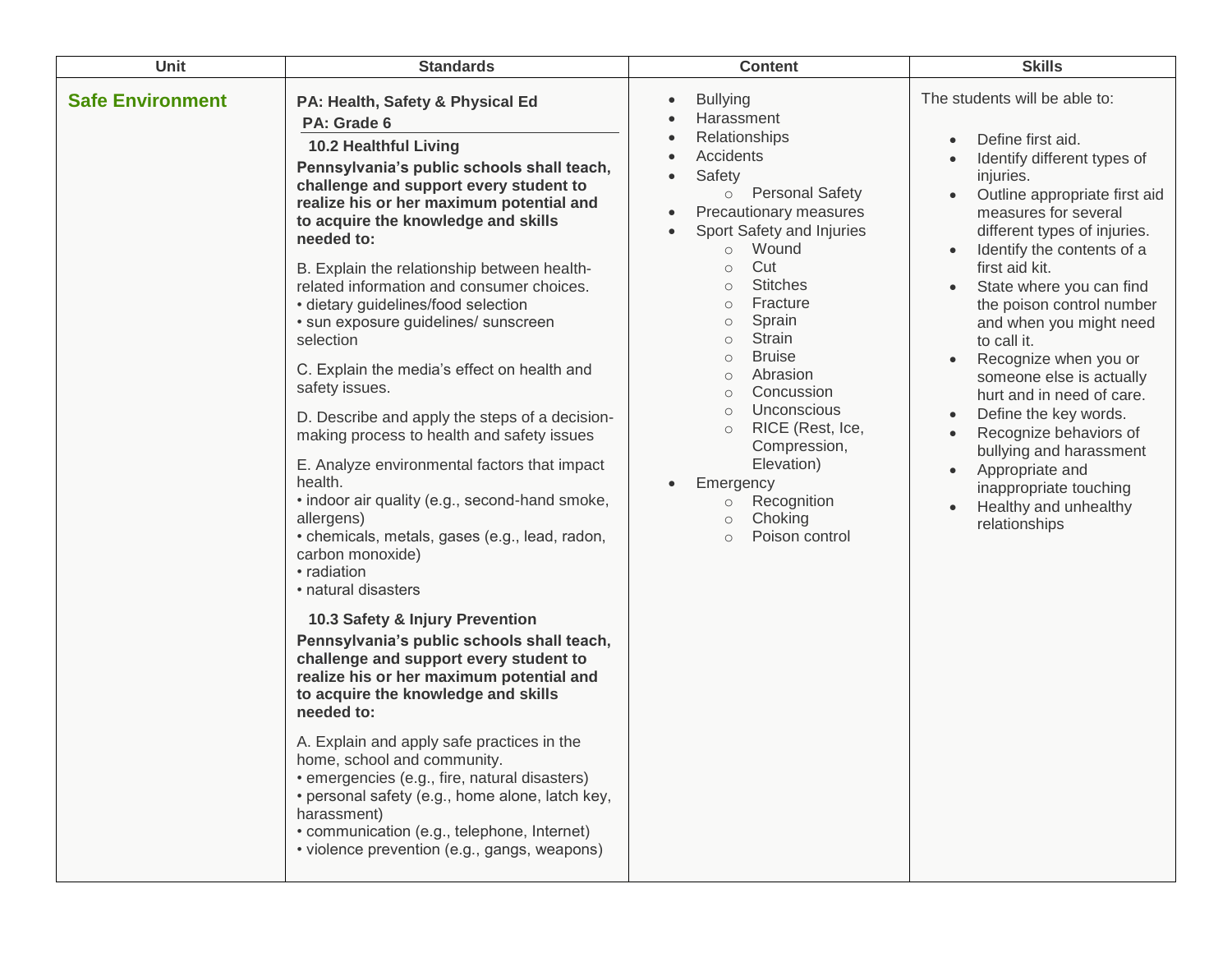| <b>Unit</b>                | <b>Standards</b>                                                                                                                                                                                                                                                                                                                                                                                                                                                                                                                                                                                                                                                                                                                                                                                                                                                                                               | <b>Content</b>                                                                                                                                                                   | <b>Skills</b>                                                                                                                                                                                                                                           |
|----------------------------|----------------------------------------------------------------------------------------------------------------------------------------------------------------------------------------------------------------------------------------------------------------------------------------------------------------------------------------------------------------------------------------------------------------------------------------------------------------------------------------------------------------------------------------------------------------------------------------------------------------------------------------------------------------------------------------------------------------------------------------------------------------------------------------------------------------------------------------------------------------------------------------------------------------|----------------------------------------------------------------------------------------------------------------------------------------------------------------------------------|---------------------------------------------------------------------------------------------------------------------------------------------------------------------------------------------------------------------------------------------------------|
|                            | B. Know and apply appropriate emergency<br>responses.<br>• basic first aid<br>• Heimlich maneuver<br>• universal precautions<br>D. Analyze the role of individual responsibility<br>for safety during physical activity.<br>Copyright © 2015 Commonwealth of<br>Pennsylvania. All Rights Reserved                                                                                                                                                                                                                                                                                                                                                                                                                                                                                                                                                                                                              |                                                                                                                                                                                  |                                                                                                                                                                                                                                                         |
| <b>Drugs &amp; Alcohol</b> | PA: Health, Safety & Physical Ed<br>PA: Grade 3<br>10.1 Concepts of Health<br>Pennsylvania's public schools shall teach,<br>challenge and support every student to<br>realize his or her maximum potential and<br>to acquire the knowledge and skills<br>needed to:<br>D. Know age appropriate drug information.<br>• definition of drugs<br>• effects of drugs<br>• proper use of medicine<br>• healthy/unhealthy risk-taking (e.g. inhalant<br>use, smoking)<br>• skills to avoid drugs<br><b>10.2 Healthful Living</b><br>Pennsylvania's public schools shall teach,<br>challenge and support every student to<br>realize his or her maximum potential and<br>to acquire the knowledge and skills<br>needed to:<br>D. Identify the steps in a decision-making<br>process.<br>PA: Grade 6<br>10.1 Concepts of Health<br>Pennsylvania's public schools shall teach,<br>challenge and support every student to | Addiction<br><b>Drugs</b><br>Tobacco<br>Cigarettes<br>$\bullet$<br>Cigars<br>$\bullet$<br>Smokeless Tobacco<br>$\bullet$<br>Opioids<br><b>Effects</b><br>Craving<br>Consequences | The students will be able to:<br>Define addiction and<br>explain signs of addiction.<br>Explain the effects of<br>medications, drugs,<br>alcohol and tobacco on our<br>bodies.<br>Identify consequences of<br>the use of drugs, alcohol<br>and tobacco. |